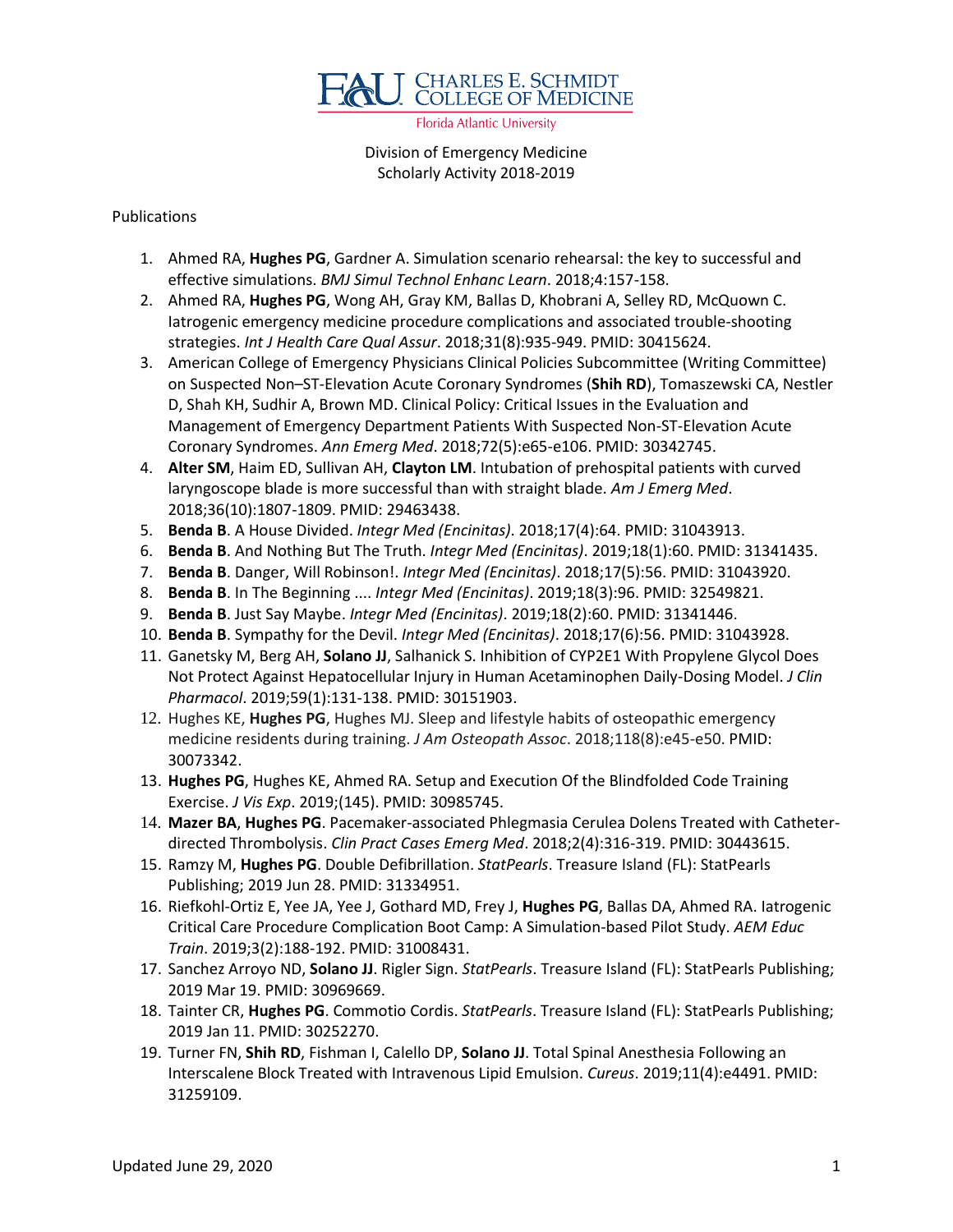20. Zhang L, **Hughes PG**. Escharotomy. *StatPearls*. Treasure Island, FL: StatPearls Publishing; 2019 Jan 11. PMID: 29489153.

## Grants

1. **Shih RD**, **Alter SM**, **Solano JJ**, Reyes B, **Clayton LM**, **Hughes PG**, **Benda W**, Ouslander JG. Geriatric Head Trauma Short Term Outcomes Project. Florida Medical Malpractice Joint Underwriting Association Grant for Safety of Health Care Services #2018-01. July 1, 2019 to June 30, 2021. \$959,750.

## Oral Presentations

- 1. Benner A, Ahmed R, Ballas D, Gable B, **Hughes P**, Khobrani A, Figueroa F, Riefkohl-Ortiz E, Schmidt M, Yee J. Curriculum for Mechanical Ventilation in Critical Care. Oral presentation at: 19<sup>th</sup> Annual International Meeting on Simulation in Healthcare, San Antonio, TX. January 29, 2019.
- 2. Booker P, Rottig D, **Alter SM**, Braun H, Frost J. Make America great again? The impact on the global competitiveness of US-MNCs in the biotech/pharma industry. Oral presentation at: 2018 AIB-SE Annual Conference, Nashville, TN. November 1-3, 2018.
- 3. **Clayton LM**. Red Flags on your EM residency application and how to address them. Panel discussion at: Emergency Medicine Residency Symposium at the University of Kentucky, Lexington, KY. October 13, 2018.
- 4. **Clayton LM**. Securing your spot in an EM residency. Invited lecture at: Emergency Medicine Residency Symposium at the University of Kentucky, Lexington, KY. October 13, 2018
- 5. Frallicciardi A, Cassara M, Lei C, Kulkarni M, Nadir N, Smith M, Falk M, Hock S, **Hughes P**, McKenna R, Conlon L, Strother C. Simulation Workshop: Critical Strategies in Simulation Procedural Skills Training for High-risk/Low Frequency Procedures. Pre-conference workshop at: Society for Academic Emergency Medicine, Las Vegas, NV. May 14, 2019.
- 6. Hock S, **Hughes P**, Lannen A, Mannix A, Nadir N, Ng G. Navigate an Early Career in Simulation. Oral presentation at: 19th Annual International Meeting on Simulation in Healthcare, San Antonio, TX. January 29, 2019.
- 7. Hughes KE, **Hughes PG**, Plitt J, Cahir T, Bedrick E, Ng V, Ahmed RA. The blindfolded simulated code training exercise. Oral presentation at: 19th Annual International Meeting on Simulation in Healthcare, San Antonio, TX. January 29, 2019.
- 8. **Hughes PG**. Oncologic Emergencies. Oral presentation at: EMCON 20<sup>th</sup> Annual Conference of Society for Emergency Medicine India, Bangalore, India. November 17, 2018.
- 9. **Hughes PG**, Atkinson SS, Jenkins MJ, Brown M, Ahmed RA. Evaluation of Technical Competency in Health Care Simulation Tool: A Modified Delphi Study. Innovation presentation at: Society for Academic Emergency Medicine, Las Vegas, NV. May 16, 2019.
- 10. Riefkohl-Ortiz E, Yee J, Gothard MD, Frey J, **Hughes PG**, Ballas D, Ahmed RA. Iatrogenic Critical Care Procedure Complication Boot Camp: A Simulation Based Pilot Study. Oral presentation at: American College of Emergency Physicians Research Forum, San Diego, CA. October 2, 2018.
- 11. Rosasco J, McCarroll ML, Ahmed RA, Schwartz A, Gothard MD, Atkinson SS, **Hughes PG**, Cepeda Brito JR, Myers JG, and George RL. Medical Decision Making in the Physician Hierarchy: A Pedagogical Evaluation. Oral presentation at: Educating Leaders 2019, The American Association of Colleges of Osteopathic Medicine National Conference, Washington, DC. April 10-12, 2019.